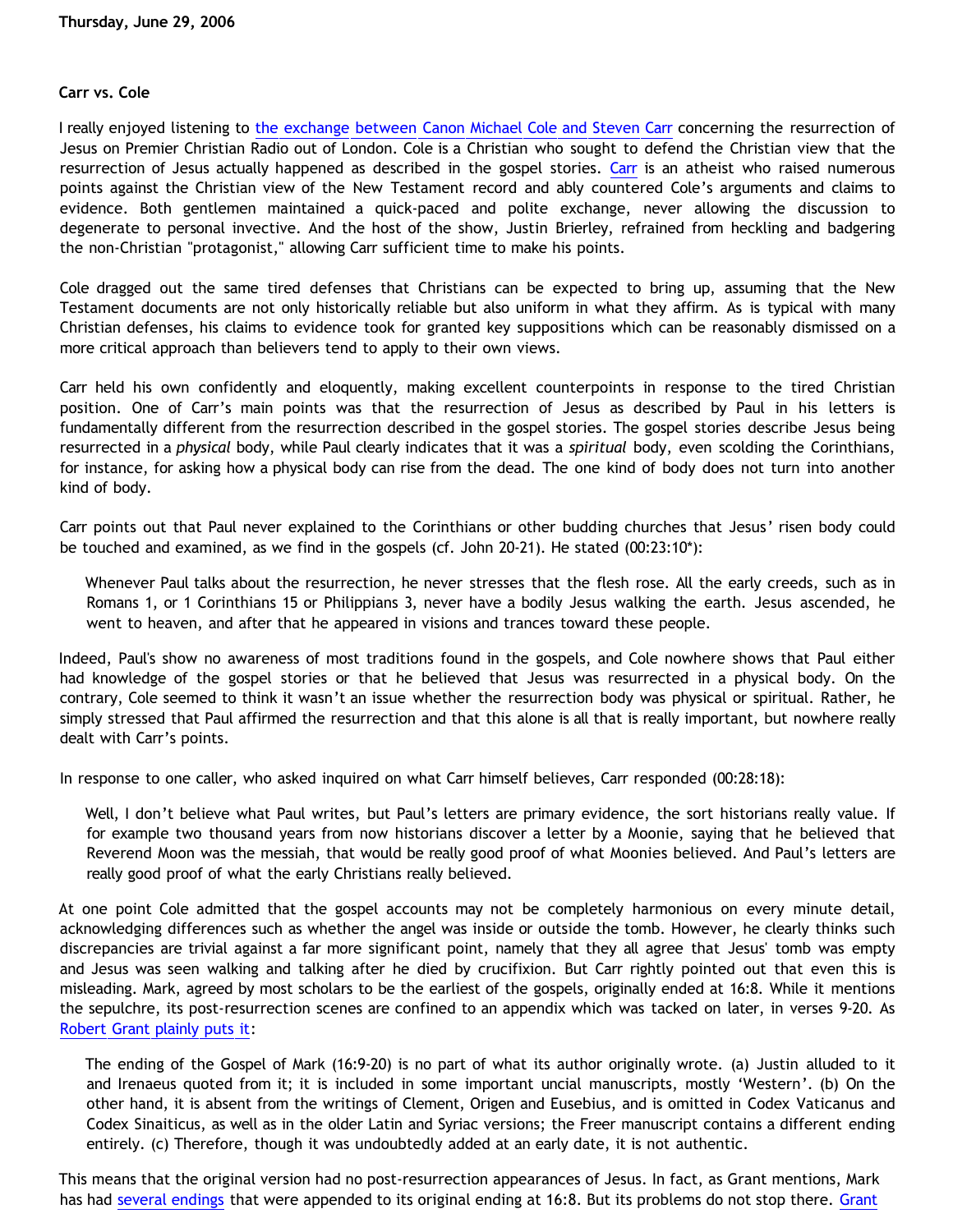[points out](http://www.religion-online.org/showchapter.asp?title=1116&C=1228) that the "textual problems of the Gospel of Mark occur primarily at the beginning and at the end," but also acknowledges that "throughout the gospel scribes have made additions in order to bring the book into closer conformity with Matthew and Luke."

Carr himself brought out some very important points about the gospel of Mark. When host Brierley asked (00:54:30):

When it comes to the gospel accounts, how happy are you to believe that they are authentic and that they are an eyewitness account of what happened?

Carr responded (00:54:36):

Well Paul never uses them, so he couldn't have thought much of them. The earliest gospel is the gospel of Mark, and that bears no marks of being a work of history. It never names any sources, it never gives any chronology, it never says who it is – it's anonymous, we don't know who wrote it, we don't know when it was written, we don' t know why it was written, we don't even know if it was intended to [be] history. And it doesn't have a resurrection appearance – it ends at Mark 16:8 where Jesus is not seen; all that happens is that some women are told that Jesus is risen, and they don't tell anybody. Anonymous works are just rejected by historians out of hand. No historian would then accept that.

Note these fundamental strikes against the presumed authority of Mark. This gospel:

- does not name any sources that have been used to inform it (tradition affirms that the source was the disciple Peter, but does it say this?)

- it ascribes no dates to any of the events it describes
- the author nowhere identifies himself
- the author nowhere indicates when he wrote it
- the author does not tell readers that he intended to write a history to begin with

The whole account appears to be largely a midrashic concoction.

At one point, while defending the literalist Christian view, Cole stated (1:05:25):

Now the evidence that he is God does not depend entirely on the resurrection. Many other things as well. I think I also want to bring in personal experience. I said earlier on that I've been a Christian from the age of twelve. And I' m just aware of God being there in the person of Christ in all sorts of different situations, speaking to me by his spirit through the word of God. There was one particular experience when I was very, very conscious of the risen Christ, actually standing with me in the church I was serving, asking whether we would make him Lord of that church... I wouldn't say anything about that for 24 hours, it was too personal, too close.

In responses to this, Carr pointed out (1:06:55):

Canon Michael again says he had an experience of the risen Christ. Now that wasn't a bodily experience. So Conan Michael is disproving the bodily resurrection with his very own experiences.

Carr's point here is extremely significant. Many believers today claim to have experienced the "real Jesus," allegedly sensing Jesus standing right beside them even though we would not see this Jesus figure with them if we were to look at them. Cole himself claims to have had this kind of experience where he "was very, very conscious of the risen Christ, actually standing with me." Of course, Cole is not claiming that Jesus was beside him in a physical body, bloody wounds and all, that anyone could see and come up to touch, as the gospel of John has Doubting Thomas do. The point here is that *the believer does not need Jesus to be in a physical body in order to claim to have a personal encounter with him*. This certainly casts 1 Cor. 15:3-11 in a new light.

I, too, have seen Christians make the very same kind of claim, and I've even met adherents of other religions who make similar claims about the deities and heroes of their religions. Is this an instance of hallucination per se? I don't think it is, and I'm certainly willing to suppose that such experiences are not hallucinatory in the clinical sense. But they do seem to be religiously induced, akin to a waking fantasy which the adherent may willfully indulge while seeming increasingly real to him. As Cole puts it, "it was too personal, too close." Reviewing the experience over and over in his mind, the adherent may in fact try to relive the experience, to capture any detail that may have been missed the first time around, amplifying the overall significance of the experience in his mind. At some point, he no doubt wants to believe that it was a genuine, authentic experience of a spiritual being as his memory of it grows in its seeming metaphysical proportions.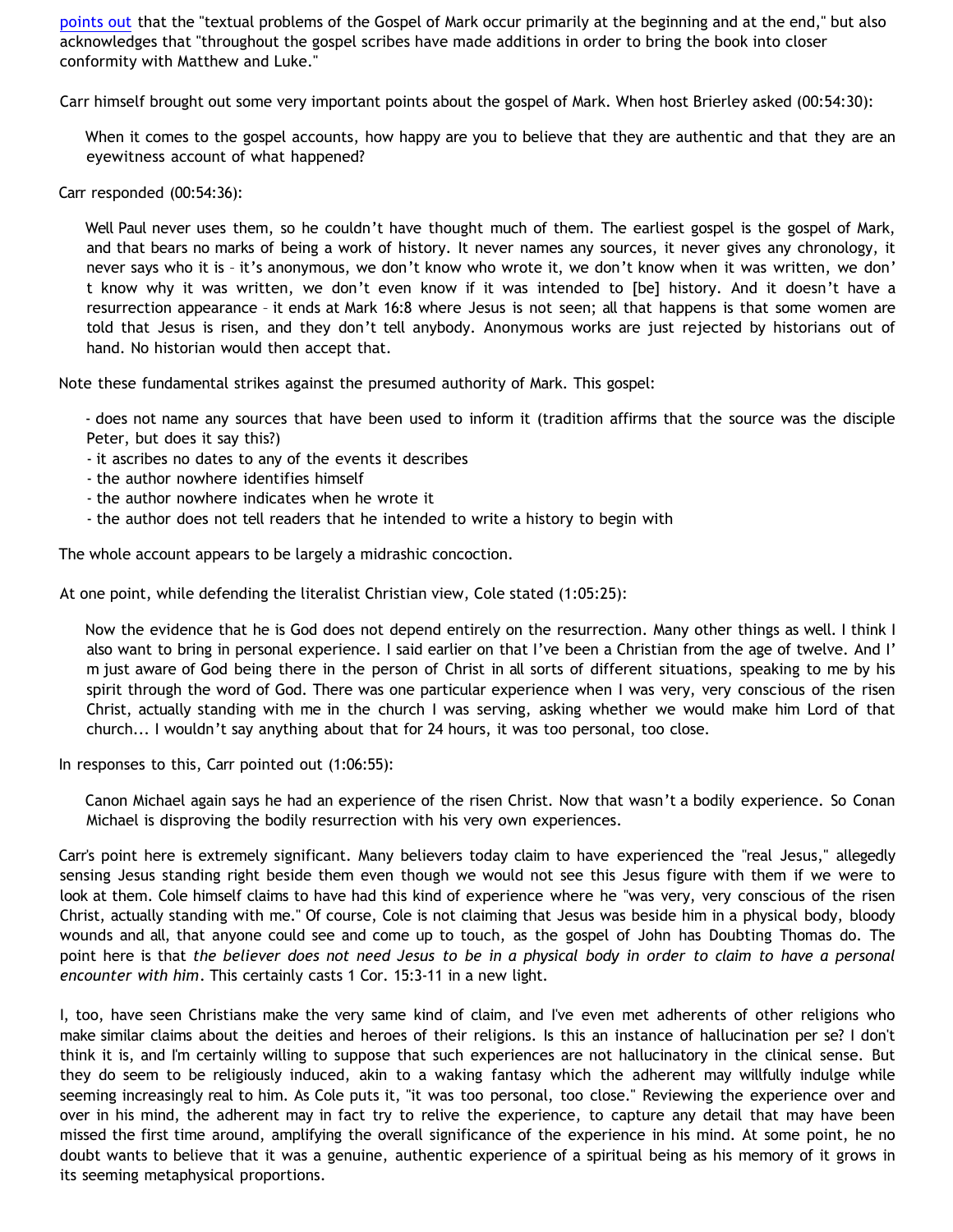I have known many Christians who have made claims of this nature before a group of like-minded adherents. Some of the more enthusiastic believers will often ask others if they also felt the presence of Jesus. This was a routine occurrence in the church I attended in the early 1990's. The praise worship would be congenially interrupted as one of the sisters broke out into a wailing cry, her eyes shut but turning her face upwards, with tears running down her cheeks (she apparently had a very bad day at work). One by one other members of the church would join the swooning, which typically had a most pitiful, even whiny sound to it, as if their lives were unbearably miserable. Then the sister who started it all would begin to speak aloud, addressing everyone but no one in particular. She would begin by saying how good her god has been to her, and then enumerate a long list of miseries she's had to endure over the past week. She clearly needed the church environment in order to "recharge," otherwise she might not get through another week of torture living her life. Soon almost everyone in the church would be reacting to "the Spirit" which had "gathered in our midst," as they would say, supposing that Jesus was really in the building with us, referencing passages like Mt. 18:20 to validate the experience. At the height of the commotion the pastor, who was treated as if he were an infallible puppet of the supreme being, would ask the church with a big encouraging smile, "Now who doesn't feel the presence of Jeeezusss here today?" No one was going to spoil the mood of the moment to jump up and say "I don't!" The power of suggestion is indeed very strong in a social setting of surveillance, which can easily pressure one to conform. To admit that one did not have the same experience would be tantamount to numbering oneself among God's damned. If one honestly did not experience what the sister claimed to be experiencing, he held his lip tight, and just nodded along approvingly, perhaps trying to find a way to convince himself that he was experiencing the same thing, but only in a different manner, one not so readily understood but still just as real.

So the whole church seemed to be in agreement, "on one accord" with one another as the spirit of Jesus invaded and conquered the restlessness of human spirits weary from a long work week in the evil wicked world. The pastor would thus interpret this collective experience as uniform confirmation of the confession, and in his mind he would be right to explain to others that all 50 or 100 of us had actually experienced Jesus. There was of course no risen Jesus standing there in a physical body. A physical Jesus was in no way needed for the church congregants to "feel" his presence. For these people *Jesus is a mood, not a person*. If it is this way for today's believers, why think it was any different for the earliest Christians, who never placed their Jesus in a historical setting?

At 1:13:00 Cole goes on to describe belief in his god as a *choice*. The context of what he says suggests that one can simply *choose* to believe, as if something will be true if one can simply *choose* it to be true. Statements like this reveal the inherent subjectivism of such beliefs, implying that truth is something that will conform to our wishes. Christians have often said similar things to me.

Take for example the following statements which have been made to me over the years by Christians (these are verbatim quotes):

God has given you a choice, choose wisely, dont waste your life serving your selfish wants

As God He has no obligation to propve to you! You may accept or reject...your choice [sic]

Eternal life, in heaven, or eternal death, in hell. What do you choose?

You can choose to deny Jesus all you want.

You should put your full trust in the LORD and allow HIm to guide you and accprt the path HE has choosen for you. [sic]

YOU choose not to believe it!

Heaven really is the last reason I choose to be a Christian.

We can choose to believe what we want and who we want.

Etc.

Christians seem to find it reassuring to characterize a non-believer's non-belief as something they have deliberately *chosen* in the face of overwhelming evidence to the contrary, as if non-believers were inherently opposed to truth as such (and yet, we're told that we were created by an infallible and perfect creator). I cannot *choose* to believe something that I already think is untrue or know to be false. In this way, knowledge supercedes belief. If my coworker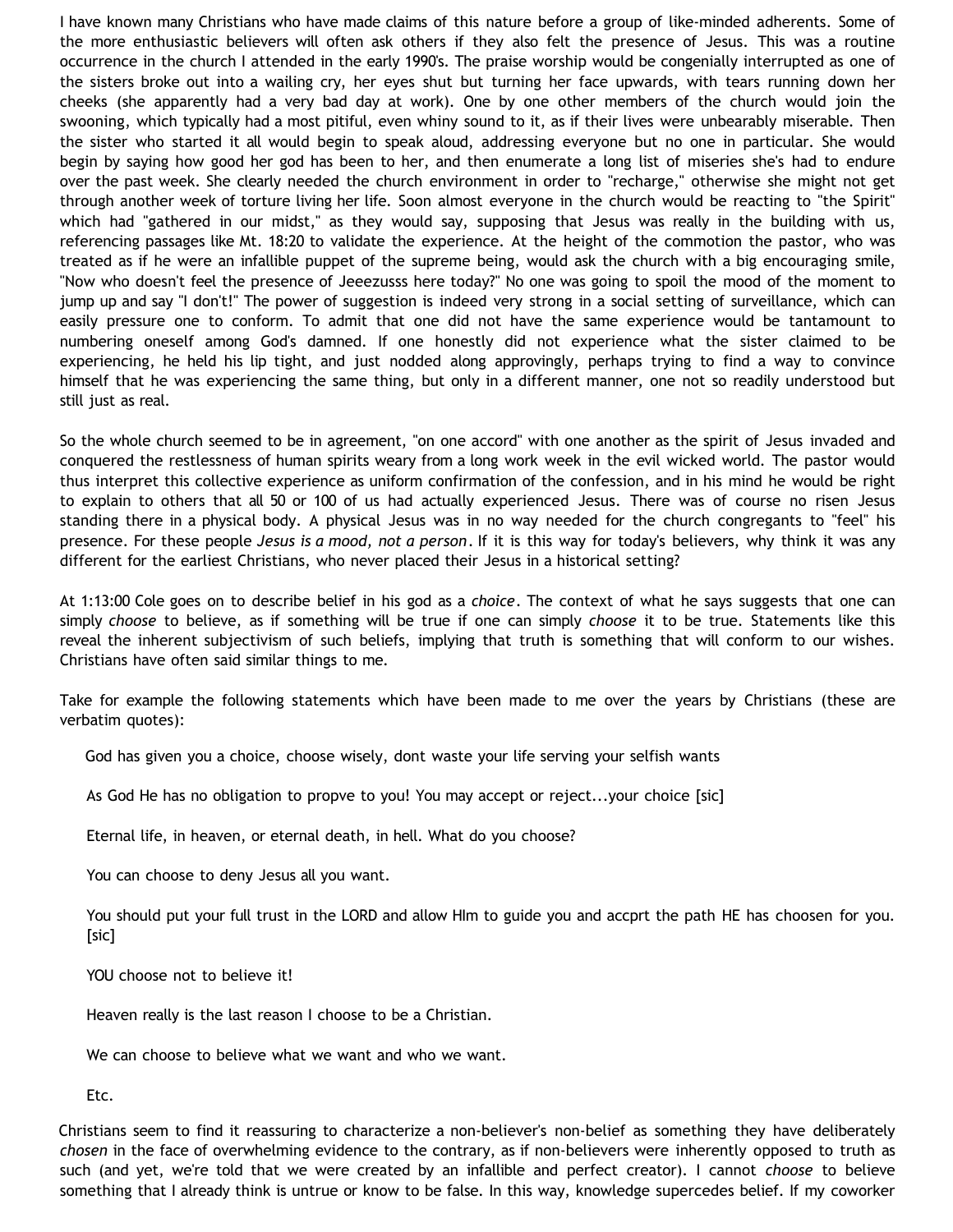tells me he saw our boss levitating 10 feet off the ground and walking through walls, my knowledge of the world would prevent me from simply believing this. The formula that Christians give for induction into their belief club is a formula for dishonesty, for it encourages one to affirm beliefs on the basis of irrational criteria (e.g., belief makes one feel secure, fear of consequences of not believing, anxiety over questioning childhood beliefs, etc.) and contrary to one's better knowledge.

\* Transcriptions are mine, so any mistakes are also mine. The time markings refer to the point at which the transcribed statement begins on [the recording](http://tinyurl.com/krdcq).

by Dawson Bethrick

*posted by Bahnsen Burner at [7:30 AM](http://bahnsenburner.blogspot.com/2006/06/carr-vs-cole.html)*

## **5 Comments:**

[Steven Carr](http://www.blogger.com/profile/9403637) said...

Thank you for your evidence. I agree that Canon Michael Cole's 'experience' of Jesus is proof that Jesus did not need to physically appear to anybody, before Paul would write about Jesus appearing to various people in 1 Corinthians 15.

I meant to say that Paul's letters are primary evidence, not private evidence.

Primary evidence is what historians value most.

Paul's letters show that whole groups of converted Jesus-worshippers (in Thessalonica and Corinth) believed that the dead were lost and scoffed at the idea that God would choose to make corpses live again.

How could these Jesus-worshippers have come to believe that? Had not their Lord and Saviour 'proved' the resurrection in Matthew 22?

[June 29, 2006 10:21 AM](http://bahnsenburner.blogspot.com/2006/06/115160166411232559)

[Not Reformed](http://www.blogger.com/profile/8159639) said...

Nice overview and comments...

Many good points here, but the strongest is what you mentioned at the end...it sums up what I've said to my 'believing' family over and and over:

I can't CHOOSE to believe...I can't MAKE myself believe. Saying the words "I believe in Jesus" do not make it real to me.

[June 29, 2006 2:41 PM](http://bahnsenburner.blogspot.com/2006/06/115161731311276401)

[Bahnsen Burner](http://www.blogger.com/profile/7766918) said...

Steven wrote:

*I meant to say that Paul's letters are primary evidence, not private evidence.*

Thank you, Steven. In fact, it was this very sentence - though the following clause - which proved most difficult for me to transcribe. What you write here makes much better sense, and I have corrected the statement to read as follows:

"Well, I don't believe what Paul writes, but Paul's letters are **primary evidence**, the sort historians really value."

I agree wholly with the point you were making in your response at this turn, a point which Christians themselves seem to overlook in some ways. Some Christian apologists want to take the bible as evidence proving its own claims. I explained to [Dusman](http://www.geocities.com/katholon/ContraDusman0106.htm) that "I'm perfectly willing to accept the text of the New Testament as evidence showing what some ancient people \*believed\*." That's something quite different. But no matter how many times you explain this to